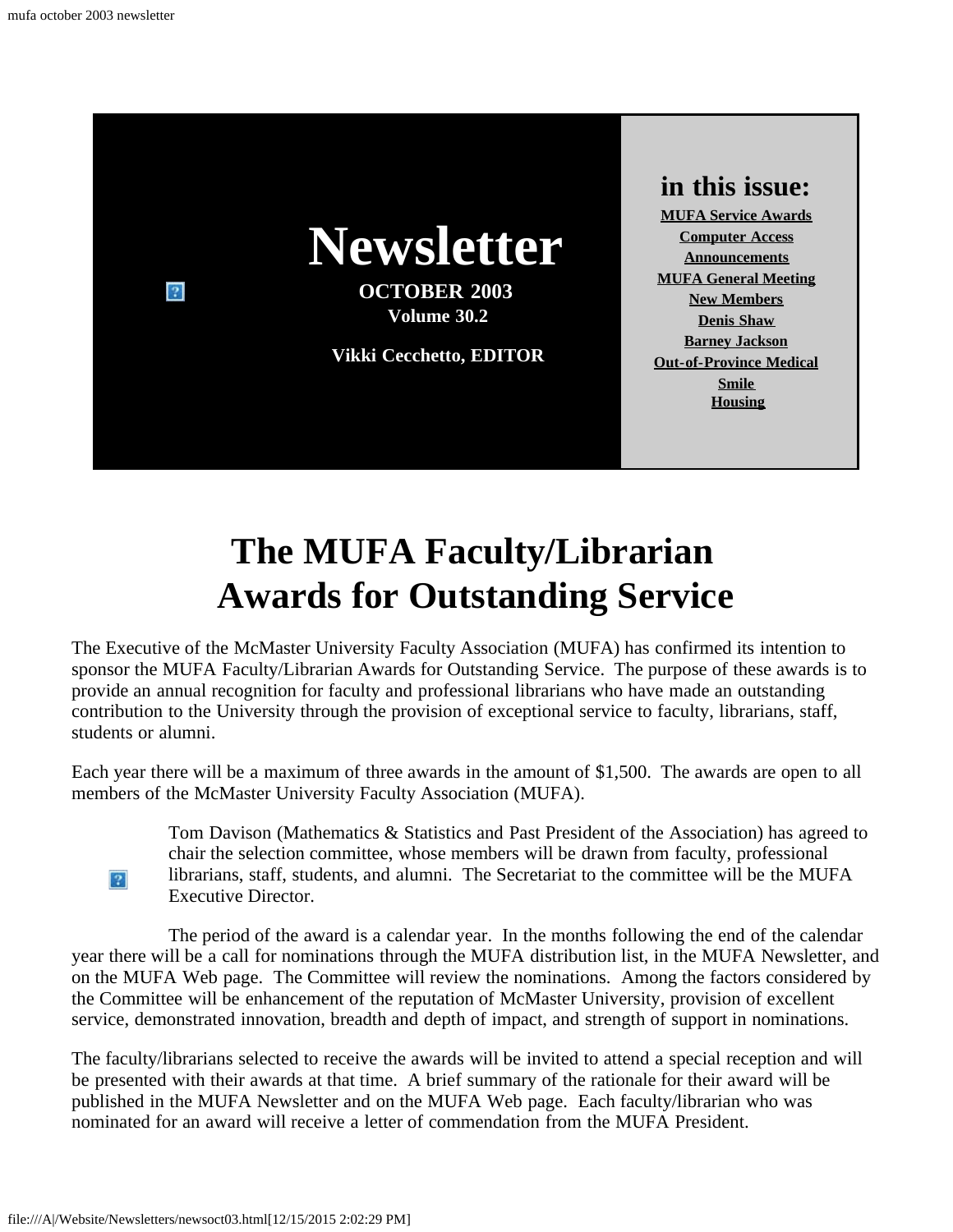## **Employee Acknowledgement of Confidentiality and Computing Access**

<span id="page-1-0"></span>Earlier this year many of you who use McMaster's administrative computing systems (MVS and Oracle) received a reminder from Computing and Information Services (CIS) that you were bound by the Guidelines on Access to Information and Protection of Privacy and the McMaster Code of Conduct for Computer and Network Users. In order to confirm that you had read and understood these policies, you were asked to sign the form, **[Employee Acknowledgement of](http://www.mcmaster.ca/cis/appforms/confidentiality.pdf) [Confidentiality and Computing Access.](http://www.mcmaster.ca/cis/appforms/confidentiality.pdf)**

The MUFA Office received a number of calls expressing concern about the wording of the form. In particular, there was confusion over the last sentence of the first paragraph, which reads: "Breach of confidence includes intentional or **involuntary unauthorized release** of this [confidential] information and could lead to disciplinary action including termination of employment." [our emphasis]. We were asked, how could someone be held responsible for "involuntary unauthorized release" of information?

 $\left|2\right\rangle$ 

MUFA representatives on the Joint Committee raised this issue and were assured that the statement was meant to apply to someone who could have and should have taken steps to protect confidentiality, but did not. The statement is not intended to apply to involuntary unauthorized release that is beyond the power of the individual to prevent (for example, a virus that causes confidential files or e-mails to be sent to unauthorized persons, such as happened on campus recently). The Joint Committee agreed that, so long as the intended meaning of the document was clearly understood by all involved and was on the record, it was not necessary to reissue the document. The wording should be revised, however, before the form is issued again.

The Provost has conveyed the Joint Committee's understanding of the meaning and intent of the form to the Chief Information Officer.



### **More Committee Appointments**

<span id="page-1-1"></span>**Many thanks to the following individuals who have volunteered to serve the Association. Henry Jacek has agreed to work with the Alternative Commuting & Transportation (ACT) Office to investigate the possibility of obtaining an HSR bus pass for McMaster employees. Robert O'Brien will represent MUFA on the Labour Practices Advisory Committee.**

### **Attention Retirees!**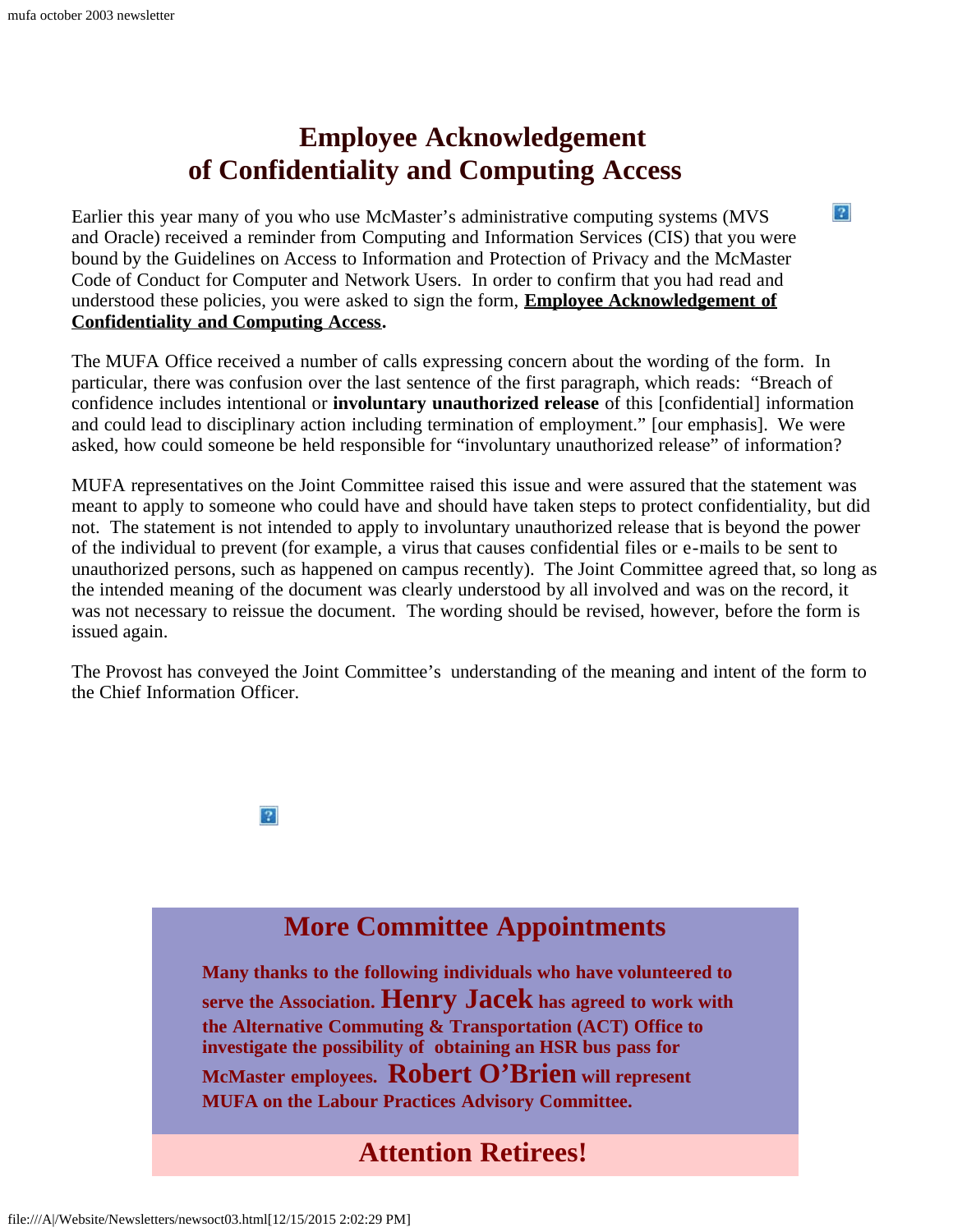### **A Message from the McMaster University Retirees Association (MURA)**

**All retired members of McMaster University faculty and staff are members of MURA. Many of you are not aware of the role we play in the University community and in fact many faculty and librarians do not realize we exist! I hope you will make an effort to find out more about us.**

**MURA was established twenty years ago to serve all University retirees and support McMaster in appropriate ways when volunteers are needed. For example, we fund two scholarships in Gerontology annually: one in full-time studies and one in part-time studies. Over the past few years our representative, Jack Evans, worked tirelessly on the pension surplus committee to bring the negotiations to a satisfactory conclusion. We continue to have a voting member on the Pension Trust Committee.**

**We publish a newsletter on our activities and encourage all retirees to join MURA for an annual contribution of \$15 to help defray expenses. We do no other fundraising and exist solely for the retirees' benefit.**

**We run bus tours, at cost, to many events such as the Stratford Festival, the Shaw Festival, and popular theatre events in Toronto. This has proven to be a popular programme as many of us do not wish to drive and find parking at such events! However, the social aspect of MURA is only part of our purpose.**

**Most of us enjoy the chance to renew the fellowship of former colleagues.**

**We welcome your participation and hope you will join us at our Christmas luncheon at the Schwaben Inn at 12:00 noon on December 1, 2003. There is no charge as everyone pays for their own meal from a selected menu. If you have any questions, please phone Vice President Brian Ives at 905-634-8354 or me at 905-304- 7158.**

> *Mildred (Cihocki) McLaren President, MURA*

### $\overline{?}$

## **Flu Clinics**

<span id="page-2-0"></span>**Once again, Employee Health Services will be holding Flu Clinics. The Clinics will be held on November 10, 11, 18, and 19 from 10:00 am to 2:00 pm in the University Centre, Room 319. Please bring your health card and your McMaster identification and wear a short-sleeved shirt.**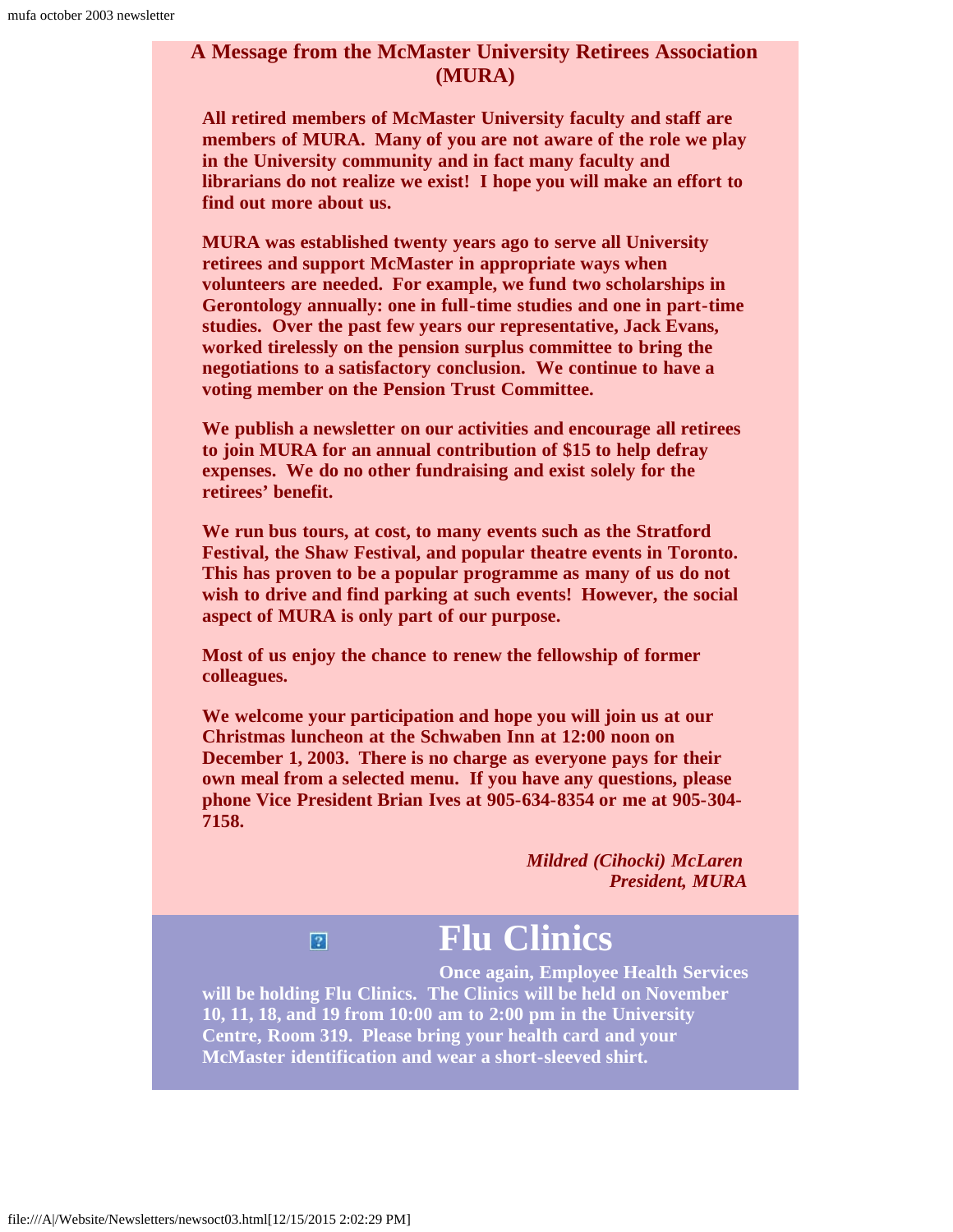## **MUFA General Meeting Wednesday, December 3, 2003 2:00 pm, Hamilton Hall 104**

### $|2|$

## **New Members**

<span id="page-3-0"></span>

**Communications Studies Classics Kinesiology/Sociology Biology Ctre for Leadership in Learning Chemistry Communications Studies Psychiatry & Behavioural Neuro. Geography & Geology School of the Arts Classics Mechanical Engineering Anthropology**

| Ilinca Nicolescu      |
|-----------------------|
| Jean Noble            |
| Darcy Otto            |
| Julie Park            |
| Cashman Kerr Prince   |
| <b>Bartosz Protas</b> |
| Nigel Raab            |
| <b>Stephanie Ross</b> |
| Kamran Sartipi        |
| Greg Slater           |
| Sandy Thorburn        |
| David T. Wright       |

**French English Philosophy English Classics Mathematics & Statistics History Labour Studies Computing & Software Geography & Geology School of the Arts School of the Arts**

<span id="page-3-1"></span> $\sqrt{2}$ 

**Denis Shaw Professor Emeritus School of Geography & Geology October 6, 2003**

*The following is an excerpt from a eulogy delivered on October 10, 2003*

Denis Shaw grew up in Lancashire, and attended the King Edward VII school in St Anne's: in later life he could put on a pretty convincing Lancashire accent when he wanted. As a boy, he developed an interest in science and used to do chemistry experiments on his mother's gas stove. He finished school too early to enter Cambridge, so spent his last year studying classics.

Entering Emmanuel College, Cambridge he originally intended to study physics: his BA was awarded in 1943, and Denis then left to join the air force.

He served three years as a Signals Officer: his first posting was to the south of England, whereas one of his friends was to be sent to Canada — by mutual consent he and his friend exchanged postings. Such was the almost random event that first brought him to Canada, though most of his time in the Air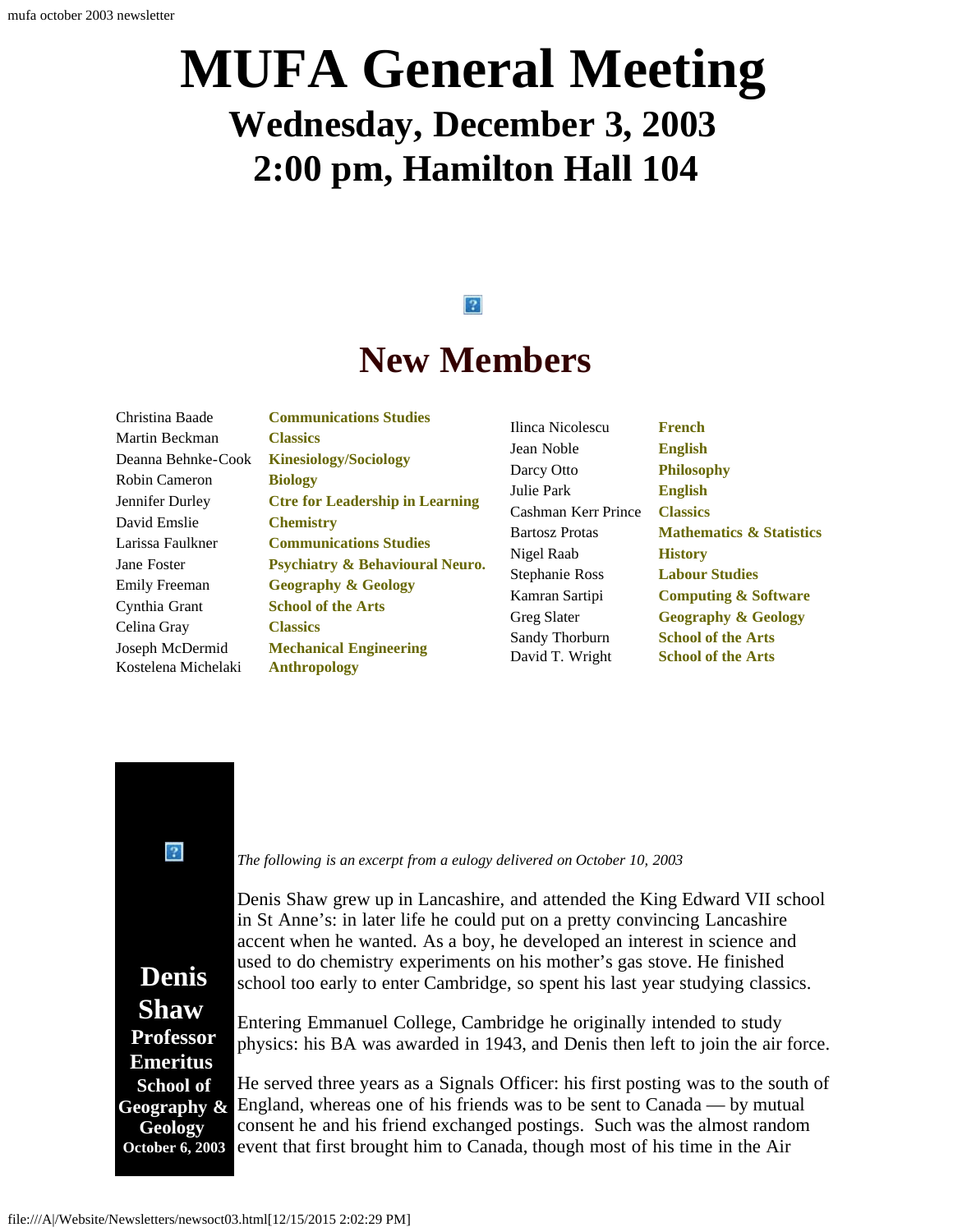Force was actually spent in Jamaica. His travels, and his convic-tion that his theoretical abilities were not in the first rank, convinced him to switch from physics to geology. After demobilization (if I understand the timing correctly) he returned to Cambridge, where he obtained an MA in 1948.

Not long after this, he made arrangements to join the department of geology at McMaster, and to enrol for a doctorate at the University of Chicago. In his acceptance of the Mineralogical Association of Canada Past Presidents Medal, he recorded that he managed to get his doctorate without taking a single graduate course — a feat that would no doubt be impossible nowadays. The PhD was completed in 1951.

In January 1949, he had joined the geology department at McMaster — at that time it consisted only of Denis, two other part-time assistants and Herb Armstrong. The year that Denis was appointed, McMaster graduated its first B.Sc.s in geology (earlier degrees were BAs and MAs). Herb was already deeply involved in administration, and became Dean of Arts and Sciences in 1950, so Denis served his first stint as Chair of Geology from 1953 to 1959. He served again from 1962 to 1966.

Sabbaticals did not come regularly in those days and Denis had to wait for his first until 1959-1960, when he spent a year at the Ecole Supérieur de Géologie Appliqué in Nancy. While there he taught a course in geochemistry and wrote it up as a book ("Interpretation géochimique des éléments de trace dans les roches cristallines", published by Masson in 1964). Unlike many academics who visit France, Denis became fluent in French – though he told me that the secretary who typed the MS of his book, remarked to him as he was saying goodbye, that it was a pity that his French was still so bad! He took his second sabbatical in Geneva 1966-1967, and published several articles in French.

Denis was intensely loyal to McMaster. He served as Dean of Graduate Studies from 1978 to 1984, a job that I doubt he much wanted. He was forced unwillingly into retirement in 1989. Since then he continued to work at the University almost daily (and to play squash and tennis, his favourite forms of athletic relaxation) until prevented by ill-health last summer.

He also continued to produce original research in geochemistry. His life time publications number more than 130, not including abstracts, book reviews and so on. His research continued to be supported by operating grants from NSERC, which he received for 25 years from 1978 (the first year that geologists were eligible to apply) up to 2003. He received many honours: fellowship in the Royal Society of Canada and their Miller Medal; Presidency of the Mineralogi-cal Association of Canada, and their Past President's medal; and most recently the Distinguished Service Award of the Geochemical Society.

Denis was an intensely private man: though always friendly, and willing to tell stories, he almost never talked about his early life, and only talked about his personal interests, once he had established that you shared them. I remember an undergraduate telling me that although Dr Shaw was a good teacher it was a pity he led such a boring life — his only interest was geochemistry!

No doubt most people here know that was a gross misjudgement: Denis was interested in art, theatre, and music (he owned a baby grand, and took lessons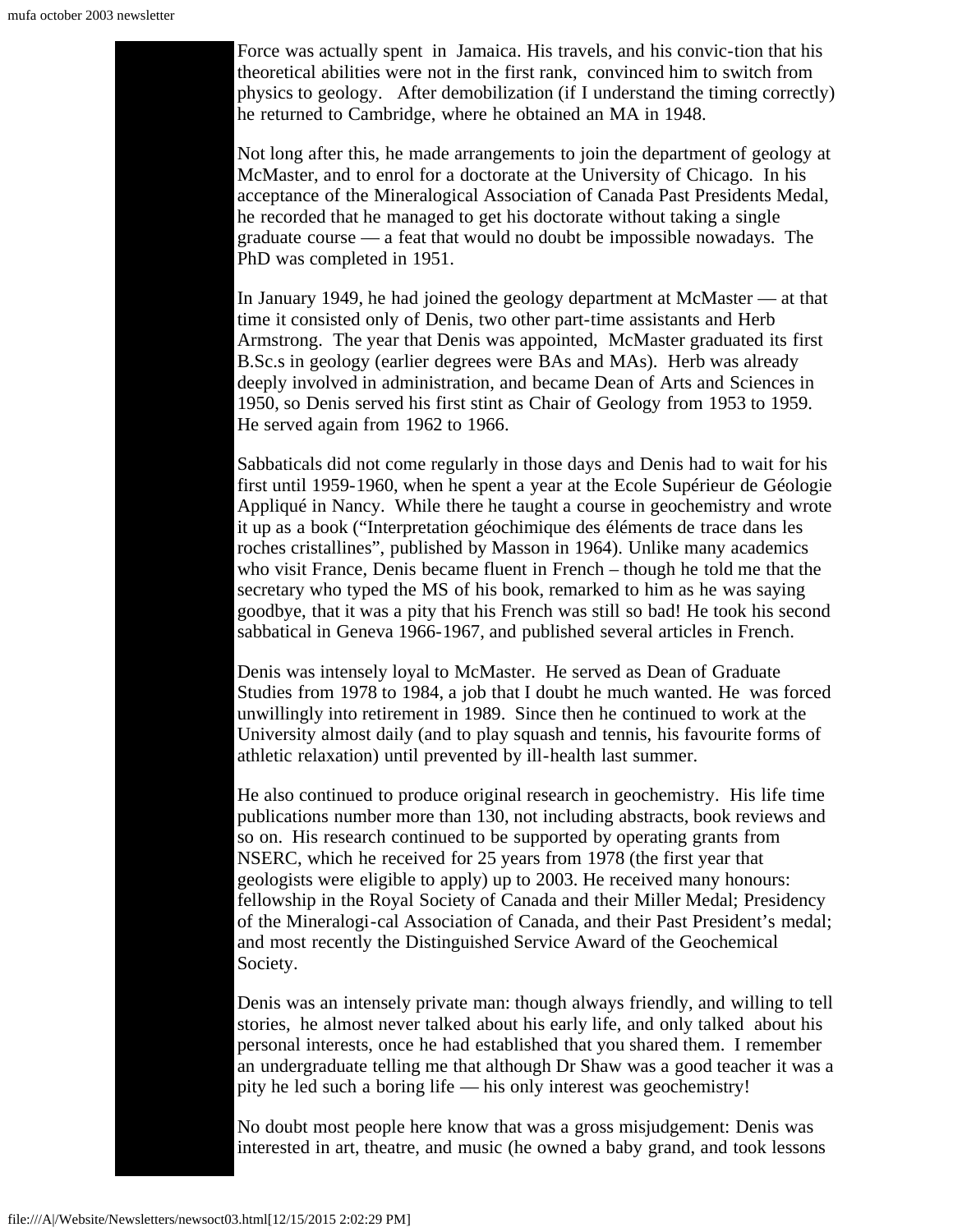again after he "retired" from teaching), and he read widely in literature, and the philosophy and history of science. He played squash, badminton, tennis (and, in the early days, a little golf).

Denis was, however, a real research person. When I was first appointed to McMaster, he was Chair, and had an office not far from my own, on the top floor of Hamilton Hall (a building which Geology shared with Nursing and Biology) so I had an opportunity to observe him at work. What impressed me was the way that he managed to pursue his laboratory investigations in spite of heavy teaching and administrative duties, and constant interruptions by students. He was a very well-organized person, something that was well exemplified by his impeccable blackboard technique. He must have been the easiest lecturer to take notes from of any teacher I have ever known. He summed up his approach to geochemical research in three exhortations: (i) "keep the rocks firmly in mind"; (ii) remember, that as Frank Tuttle wrote, "the minerals are the archives of the rocks"; and (iii) "keep filing [your] fingernails, while waving [your] arms" – by which he meant, narrow your research to problems that can contribute results of broad significance (perhaps the geochemical equivalent of "think globally, act locally").

Denis was also a very equable person, not easily roused to anger. One of his early misfortunes was to become Chair of the Parking Committee – many were the irate, emotional, or indeed irrational faculty members I saw and heard visiting his office, but Denis NEVER shouted back. I resolved I would quit the University before I agreed to sit on that committee, let alone chair it!

Denis had a personal STYLE that was all his own, even though I sometimes thought (enviously) that it was, in part, the Cambridge style. Sparse, elegant, given to understatement, self-deprecation and wry humour. Though he was dedicated to one particular path in geochemistry (the use of trace elements) he was innovative, well aware of new developments in science and never afraid to learn new research techniques. Denis dressed in a distinctive way, much given to tweeds — tweeds are (or were) not unusual for an academic, but most professors looked sloppy, whereas Denis' tweeds looked smart. Denis was fond of unusual cars: I remember a Citroen, that he brought back (at enormous expense!) from France — one of those models which raised itself from the ground before it started to move and sank gently down when it stopped.

A good part of Denis' professional life was given over to editing: including the Handbook of Geochemistry, the Science Section of the Royal Society of Canada, Physics and Chemistry of the Earth, Meteoritics, and the Comptes Rendus of the French Academy of Sciences. But mostly he was Executive Editor for Geochimica et Cosmochimica Acta for a record 18 years (1971- 1988). This journal is the archival journal of the Geochemical Society, and probably the leading journal of geochemistry in the world. When he stepped down, Denis arranged to have the McMaster Archives designated as the official archives for the Geochemical Society: alas, he had only just started to work on a history based on these archives, but there exists an unpublished MS giving a few of his interesting discoveries. Denis was an excellent editor, and managed nevertheless to remain well-loved by the geochemical community this alone speaks worlds for his judgement, temperament, and good humour.

It was my privilege to know Denis for 48 years. I only wish I had the words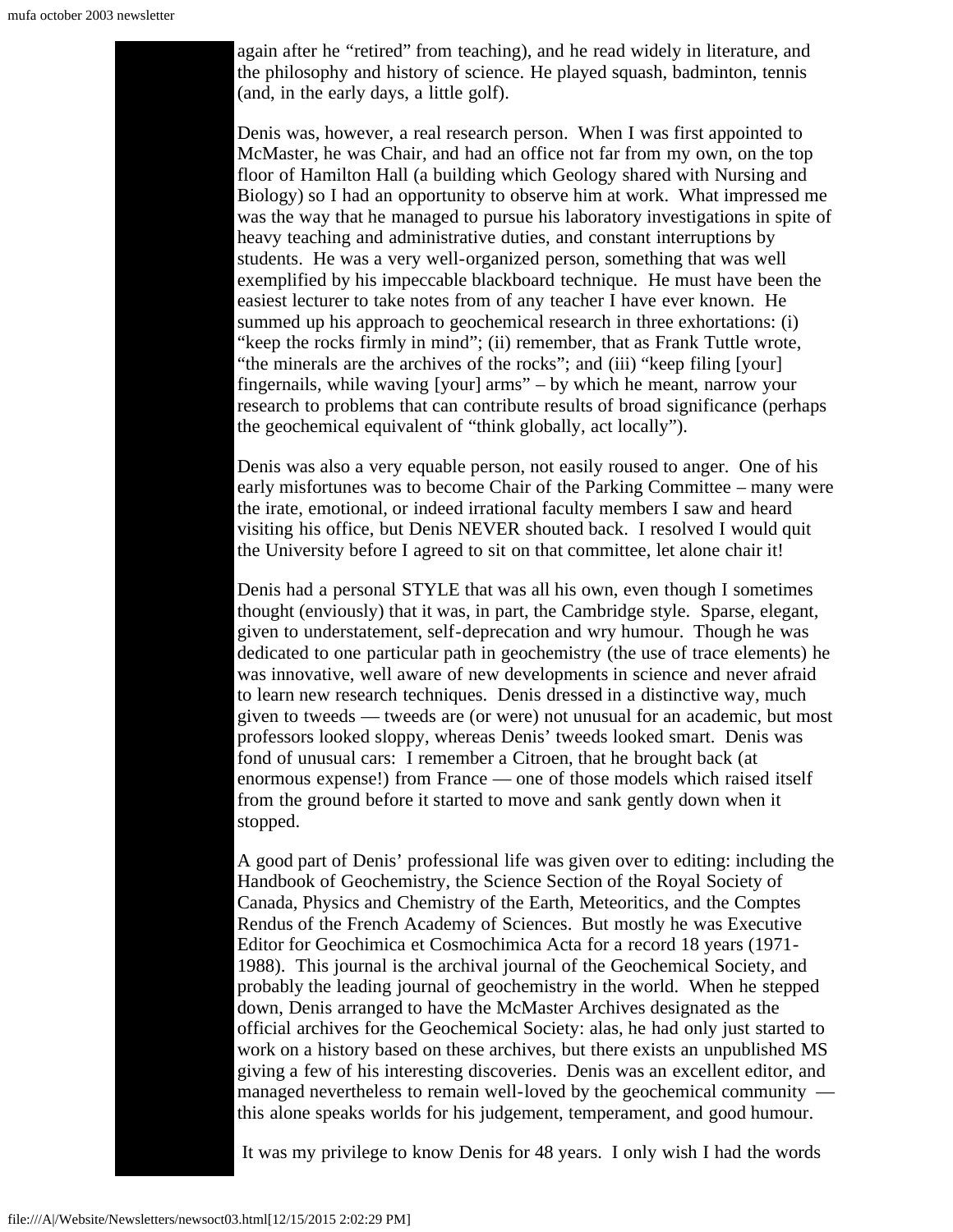to express to you how much I enjoyed and profited by the experience.

*Gerard V. Middleton Professor Emeritus, Geography & Geology*

#### <span id="page-6-0"></span>*The following is an excerpt from a eulogy delivered on October 14, 2003*

Bermers ("Barney") W. A. Jackson had a long and distinguished career at McMaster University. He grew up in Hamilton mainly, and attended McMaster where he earned his BA and MA in English literature. He was a Master at Pickering College for some 13 years, and then went on to Oxford where he earned a DPhilOxon. He joined the English Department as an Assistant Professor in 1956.

When I came to McMaster in 1972 as the new Dean of Humanities, I soon discovered that Barney was one of the elder statesmen of the University. He was valued as a close adviser to the English Department, and as a member of the most senior and august committees of the University. At various times he was a member of the Senate, and of the Board of Governors. He served as President of the Faculty Association [1968/69]. I never understood why Barney was never named to the Department Chair or a Deanship. He was a man of excellent judgement, cool good sense, evenness of temper, and a kind of elegant courtesy.

He helped to found, and for many years directed, the Shakespeare Seminars at Stratford. Besides the opportunity to see a great number of plays in a week, to hear lectures and participate in tutorials on these plays, the seminars were invaluable for Barney's wise and informed leadership, and for the number of distinguished scholars he was able to attract to Stratford. Besides all of that, he was great company, and I still remember with fondness the wonderful New Year's Eve parties at Barney and Maire's hospitable home. One year at a lunch together we impulsively decided on very short notice to spend reading week with a junket to Myrtle Beach. The four of us — Barney, Maire, my wife Jayne and I — traveled together in his cool Citroen for a lovely week of unseasonably warm weather. Barney and Maire played golf (of course) every morning while Jayne and I walked and read on the beach.

In a later year we were invited to spend a week with Barney and Maire in their rented condo on the Florida coast. More golf, more beachbumming, and more relaxed hospitality. Thinking about it now, I marvel at the warmth of our relationship, since Jayne and I did not share either of Barney and Maire's favourite pastimes — golf and bridge.

For many years at the University I found myself depending a good deal on Barney for his sage advice and counsel. After we both retired within several years of each other, we continued to see each other in warm fellowship. And later still, to offer such solace as we could when Maire died, and when Jayne was stricken with Alzheimer's.

**B. W. A. (Barney) Jackson Profesor Emeritus English October 9, 2003**

 $|2|$ 

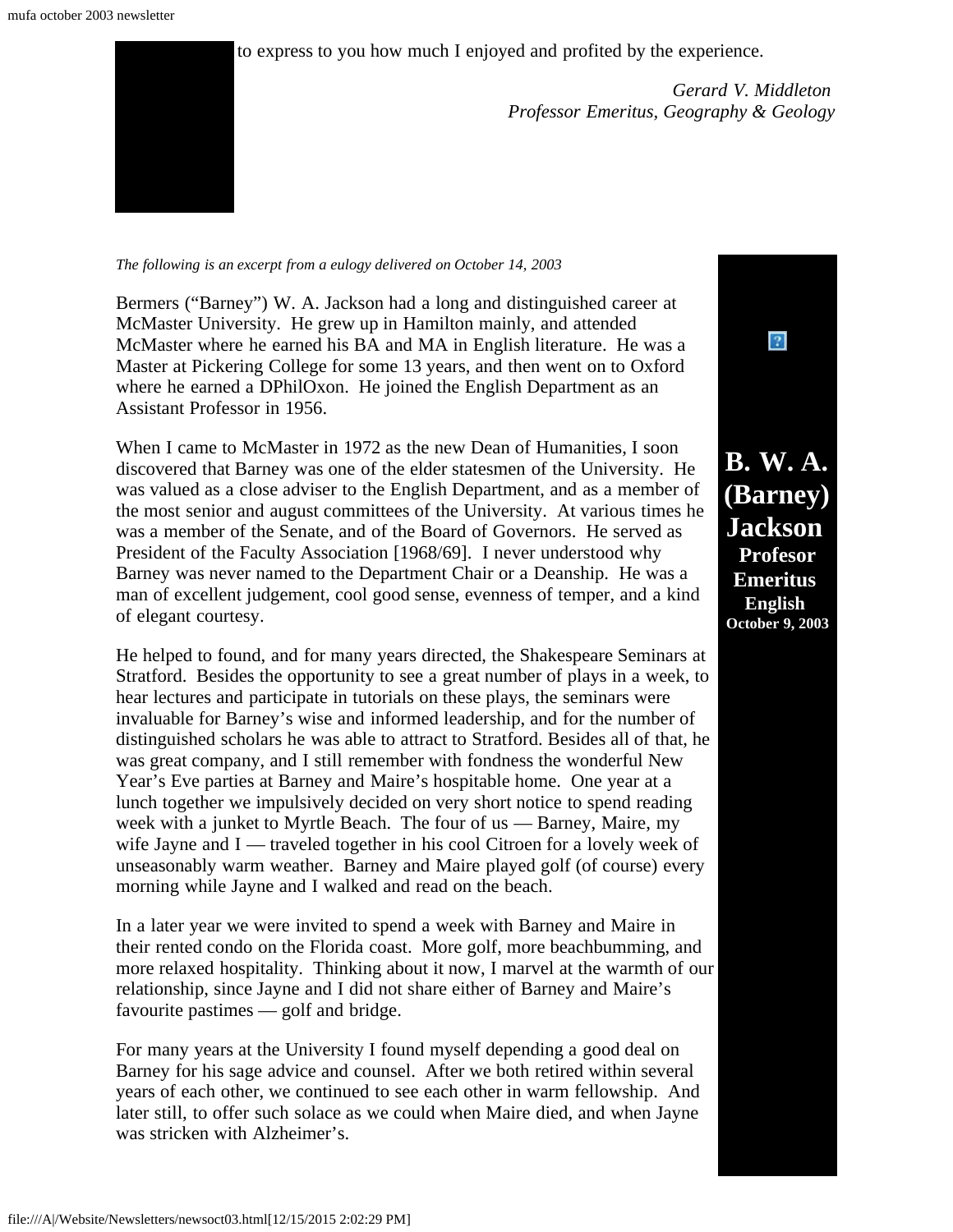Now it is difficult to imagine life in Hamilton without Barney. But that is the sad challenge that faces us now.

> *Alwyn Berland, Professor Emeritus, English*

 $\boldsymbol{P}$ 

#### $\boxed{2}$

# <span id="page-7-0"></span>**For Your Information Out of Province Medical Coverage**

**Reimbursement for medical services received outside the province is limited to the payment of expenses beyond those covered by OHIP up to the reasonable and customary charges for treatment of an illness of the same nature and gravity in the location where treatment is provided.**

**Out-of-province medically necessary services include all emergency services plus certain Maintenance and Preventative Services. Maintenance Services would include the care of someone whose condition such as diabetes or high blood pressure has been diagnosed and is undergoing regular treatment before leaving the country. Preventative Services are those which promote the prevention of medical conditions through regular checkups which may include such services as pre-school immunization and regular medical checkups for children or regular care during a normal pregnancy and delivery.**

**Claims for non-emergency services are processed through Sun Life. This coverage does not replace OHIP and claims should be processed through OHIP before being submitted to the University's Plan. A procedure to assist you with such claims can be obtained through your Area Office.**

**Teaching staff and Librarians are covered under the Blue Cross Deluxe Option "Health Plan While Outside Canada" for emergency medical expenses up to a lifetime maximum of \$1,000,000 for any one trip up to 120 days. In the event of a medical emergency, the plan member should contact the Medical Alarm Centre indicated on the Blue Cross Card. Claims in excess of \$200 will be coordinated with OHIP through Blue Cross. The**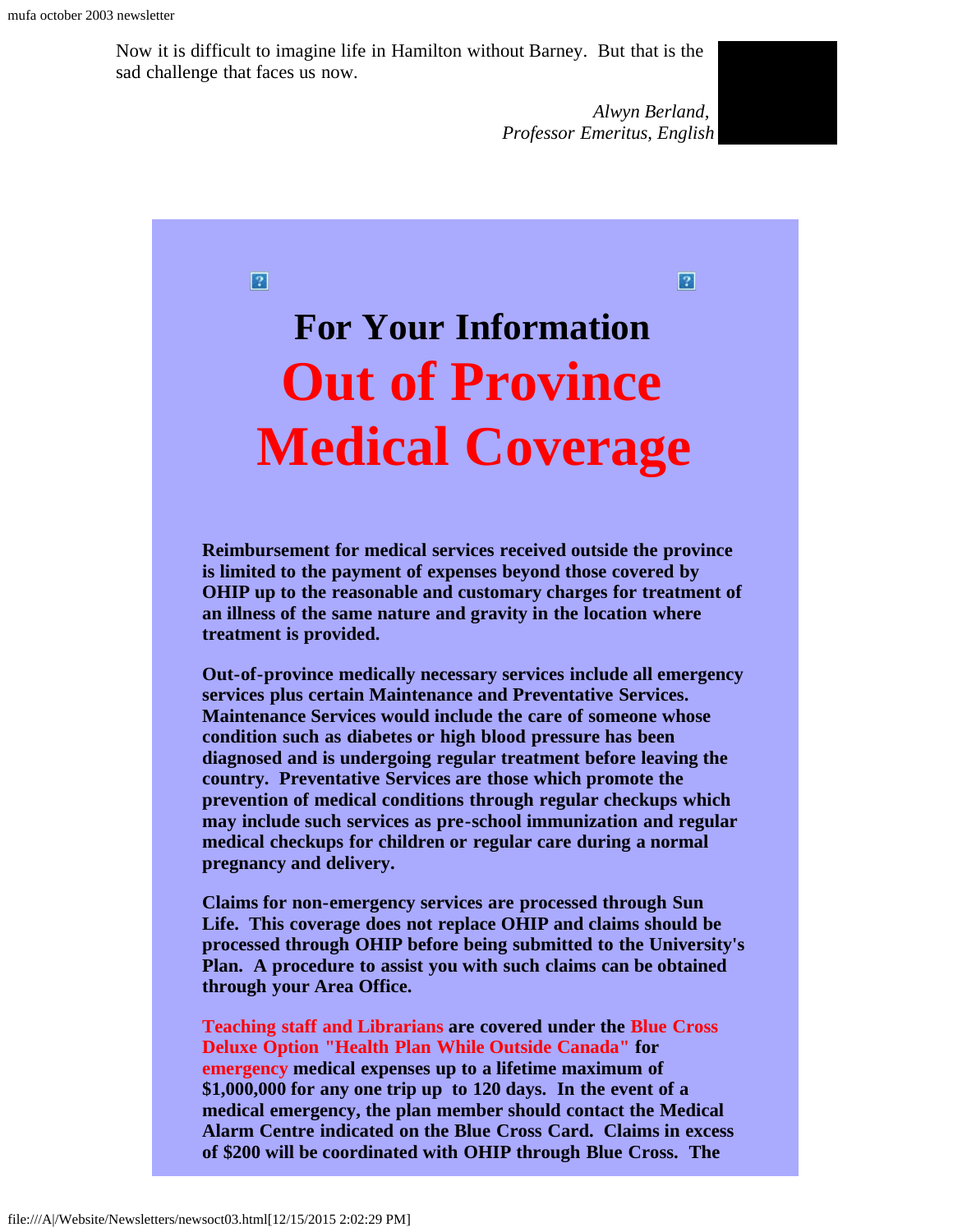**employee may be required to pay for expenses less than \$200 and submit to Blue Cross for reimbursement. A procedure to assist you with such claims can be obtained through HR.**

**For any trip which is for periods beyond 120 days, an application must be sent to HR for extended coverage. This coverage is provided only in those situations where the employee is travelling on University business. A \$50 processing fee is charged; the University will pay the premiums. Continued coverage under these programmes while travelling is dependent on having OHIP or equivalent coverage.**

**At retirement, members in the Major Medical Plan are provided with out-of-province emergency coverage with a \$10,000 limit per claimant's lifetime. This policy does not include reimbursement for Maintenance and Preventative Services while out of the province. Only emergency services will be considered and expenses will have to be paid for by the member and submitted to OHIP and then to Sun Life for consideration. It is recommended that all retirees purchase emergency out-of-province coverage when they are travelling outside the province.**

At a recent computer expo, Bill Gates reportedly compared the computer industry with the auto industry and stated, "If GM had kept up with technology like the computer industry has, we would all be driving \$25 cars that got 1000 miles to the gallon." In response to Mr. Gates's comments, General Motors issued the following press release (by Mr. Welch himself, the GM CEO), "If GM had developed technology like Microsoft, we would all be driving cars with the following characteristics:

1. For no reason whatsoever your car would crash twice daily.

2. Every time they repainted the lines on the road, you would have to buy a new car.

3. Occasionally, executing a maneuver, such as a left turn, would cause your car to shut down and refuse to restart, in which case you would have to reinstall the engine.

4. Only one person at a time could use the car, unless you bought "Car95" or "CarNT". But then you would have to buy more seats.

5. Macintosh would make a car that was powered by the sun, reliable, five times as fast, and twice as easy to drive.

6. The oil, water temperature, and alternator warning lights would be replaced by one "general car default" warning light.

7. New seats would force everyone to have the same size bottom.

8. The airbag system would say, "Are you sure?" before going off.

9. Occasionally, for no reason whatsoever, your car would lock you out and refuse to let you in until you simultaneously lifted the door handle, turned the key, and grabbed hold of the radio antenna.

10. GM would require all car buyers to also purchase a deluxe set of Rand McNally road maps (now a GM subsidiary), even though they neither need nor want them. Attempting to delete this option would immediately cause the car's performance to diminish by 50% or more. Moreover, GM would become a target for

<span id="page-8-0"></span> $|2|$